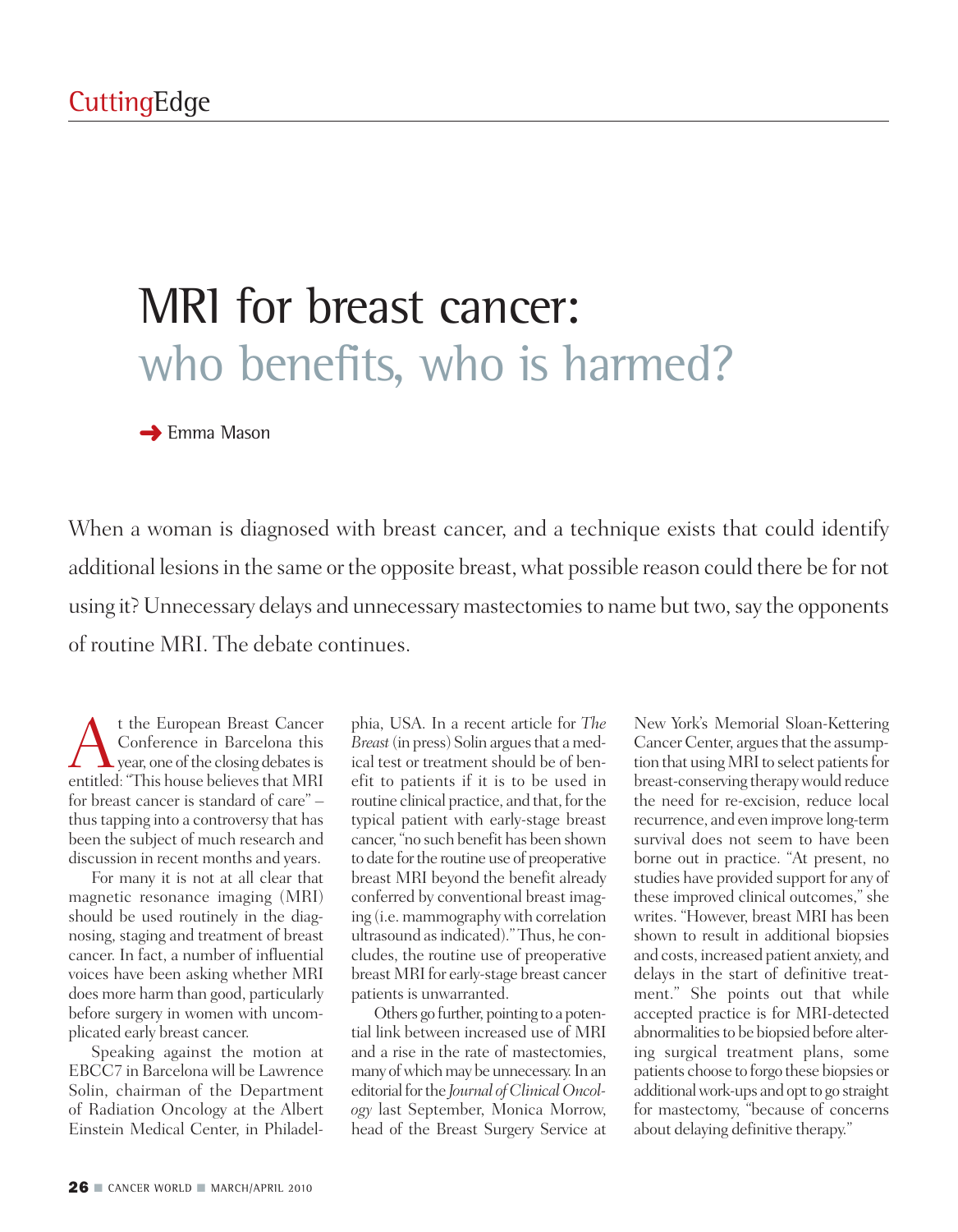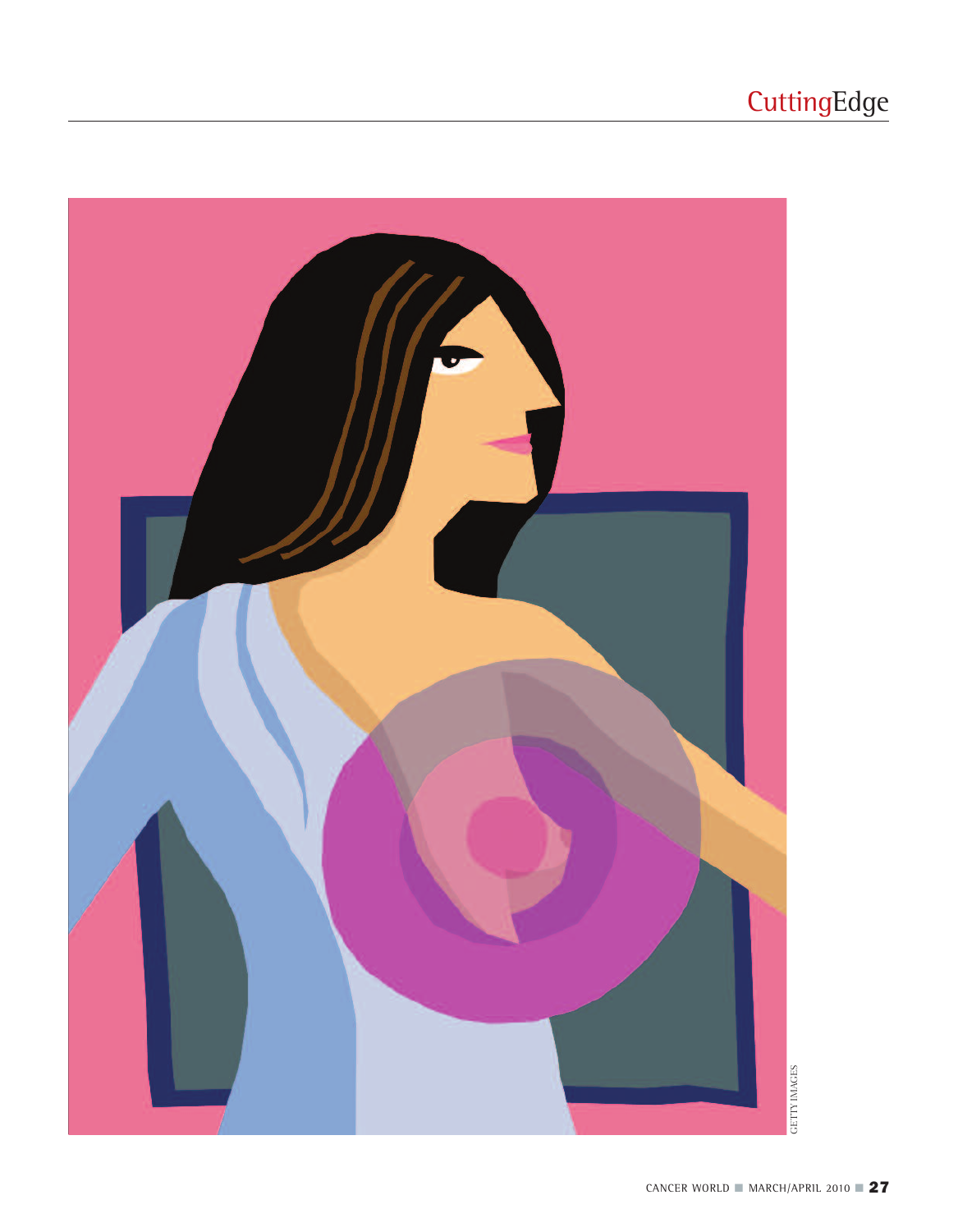# "The detection capability of this technique is such that it would be wrong to wait for conclusive evidence"

#### A VERY GOOD TECHNIQUE

At the heart of this debate is the undisputed fact that MRI is an extremely good imaging technique. It can detect tumours that are missed by more conventional techniques such as mammography and ultrasound, it is better at correctly assessing tumour size and detecting additional foci of disease (multi-focal or multi-centric cancers, or both), and it is better at detecting abnormalities in the dense breasts typically seen in younger women.

Francesco Sardanelli, professor of radiology at the University of Milan School of Medicine and head of the Radiology Unit at the IRCCS Policlinico San Donato in Milan, Italy, pioneered the use ofMRIin breast cancerinEurope.Writing in *The Breast* (in press), he argues that the detection capability of this imaging technique is such that it would be wrong to wait for conclusive evidence for or against preoperative MRI. "To deny this examination to all women newly diagnosed with breast cancer is a questionable decision because the evidence is'uncertain' rather than against a benefit from preoperative MRI."

Morrow disagrees. "It seems very obvious that something that shows the cancer clearly must be a good thing for patients," she told *Cancer World*, "but there is an increasing body of data that shows that, so far, this doesn't seem to be true."

Indeed, the success with which MRI picks up even the most minor abnormalities is exactly where the problem lies, she says, as many of these will be false-positives – benign abnormalities or cancers so tiny that they would be dealt with effectively by radiotherapy during or after surgery, or by



This multifocal lobular breast cancer was picked up using normal mammography (upper), but MRI was instrumental in clarifying the real extent of the disease (lower) By permission of Elena Cauzza

systemic therapies such as endocrine or chemotherapy.

"There's fairly convincing evidence that says that MRI shows a lot of smallvolume disease that's always been there and that's successfully treated with radiotherapy, but when we see it we feel obliged to do something about it, and that something is usually mastectomy," she said.

"So far what we know about MRI is that it doesn't increase your likelihood of getting negative margins with a single lumpectomy. It does not decrease the risk of unexpected conversion from lumpectomy to mastectomy, and although the data with longer-term follow-up are still very limited, what there are showthat it doesn't decrease the risk of local recurrence in the breast.

"So, of any of the potential benefits to patients, none of them have been proven. What we do know is that it can delay treatment, it results in more biopsies, and it increases cost."

In a review of preoperative MRI, published in *CA: A Cancer Journal for*



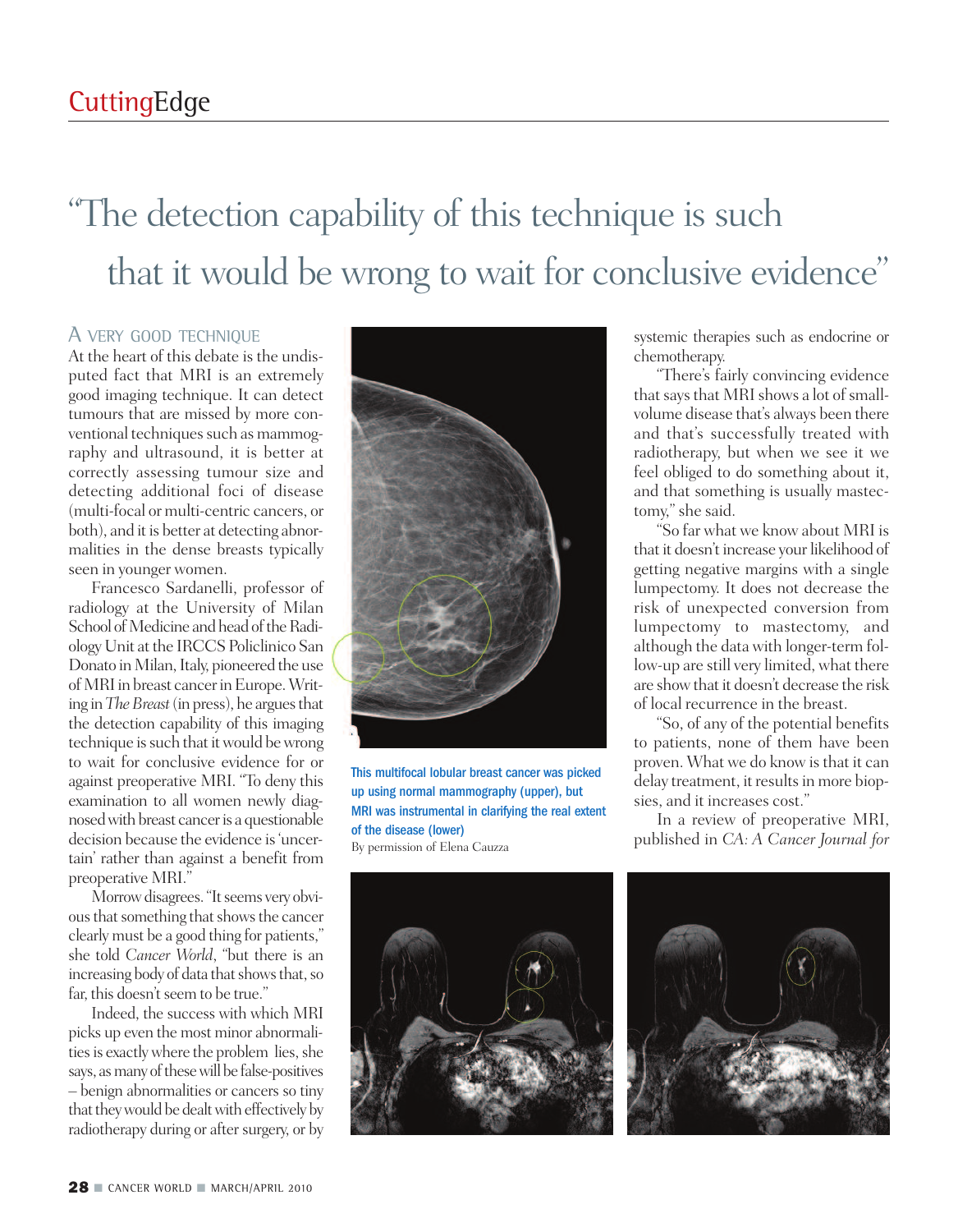## "When we see it we feel obliged to do something about it, and that something is usually mastectomy "

*Clinicians* last September, Nehmat Houssami and Daniel Hayes make a similar case. "Evidence consistently shows that MRI *changes* surgical management, usually from breast conservation to more radical surgery; however, there is no evidence that it *improves* surgical care or prognosis." Like Morrow, they argue that the emerging data indicate that MRI does not reduce reexcision rates and that it causes falsepositives in terms of detection and unnecessary surgery.

The authors also point out that, while local recurrence rates are between 5% and 10% for breast conserving surgery combined with radiotherapy, a meta-analysis has found that MRI detected additional small cancers in the same breast in 16% of cases on average. "That's more than twice as many as the number of woman who ever develop evidence of a recurrence," says Morrow, commenting on these findings, "and I think this is evidence that this type of disease does not need to be treated surgically."

From the patient's point of view, MRI gives more information, but can increase the complexities of the decision-making process, for both her and her physician.

If an MRI shows up suspicious tissue elsewhere in the affected breast, or the contralateral breast, then international guidelines recommend that an MRI-

#### **CLAIMS AND COUNTERCLAIMS**

Supporters of routine use of MRI argue that it offers a number of benefits:

- by visualising the size and extent of the disease, it can enable surgeons to excise the correct amount of tissue, removing the tumour entirely, while not removing unnecessarily large quantities of healthy tissue;
- this, in turn, reduces the likelihood of re-excision to remove remaining tissue that turns out to be cancerous;
- it can reduce rates of the tumour recurring in the same breast;
- it detects other tumours in the same breast (ipsilateral cancer) or the other breast (contralateral cancer), enabling surgeons, in theory, to remove all tumours in one go;
- it can visualise whether preoperative treatment, such as radio-, chemo- or hormonal therapy, is having an effect in shrinking a tumour before surgery, possibly enabling a lumpectomy to be performed rather than a mastectomy;
- it can visualise whether the same treatments are mopping up small cancerous deposits after surgery;
- it provides better images of dense breasts;
- it is better at detecting certain cancers, such as invasive lobular breast a particularly aggressive cancer;
- all of the above could lead to an improvement in recurrence and overall survival rates.

Opponents counter that, while many of the benefits listed above were expected when MRI was first introduced for breast cancer, they have not been borne out in reality. They argue that, on the basis of the evidence so far, MRI:

- does not increase your likelihood of getting negative margins with a single lumpectomy;
- does not decrease the risk of unexpected conversion from lumpectomy to mastectomy ;
- **■** does not decrease the risk of local recurrence in the breast.

It does, however, lead to:

- additional biopsies and costs;
- increased patient anxiety, and
- delays in the start of definitive treatment.

"MRI *changes*surgical management, however, there is no evidence that it *improves* surgical care or prognosis "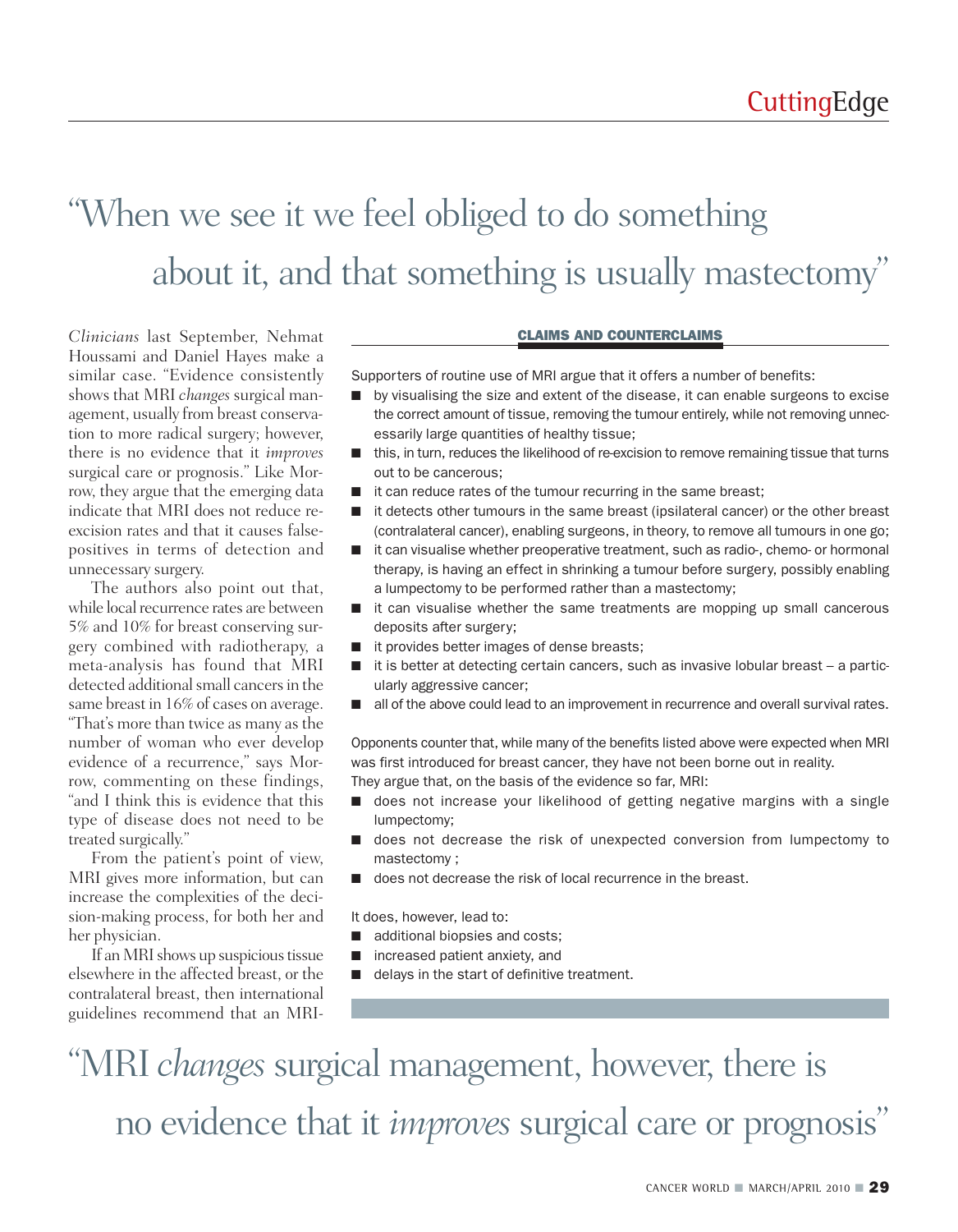### **CuttingEdge**

# "Some people want to diagnose every little patch and are not aware of what really threatens the patient's life"



guided biopsy should investigate the tissue. This delays the diagnosis and the start of treatment, and introduces yet another procedure to undergo. Already anxious and stressed by the initial diagnosis of breast cancer, many women decide that they can't face the added delay and uncertainty involved in having a biopsy, and opt to go straight to a mastectomy in the hope that this will deal with all the cancer in one go.

Other factors may also play a role in the decision to opt for mastectomy, such as the availability of MRI-guided biopsies, how they are funded (does it require extra permission from the health insurers, hence further delay), cultural differences, the medical-legal climate of a country and the availability of plastic surgery.

MRI scans have a high falsepositive rate. On this scan, the area circled in blue showed a highly significant signal, yet nothing was found on pathological investigation. The area circled in red was found to be an invasive cancer, and the area in green a fibroadenoma By permission of Elena Cauzza

#### LOSS OF FOCUS

The radiologist, physician and patient alsohave to focus onwhat is the main threat to the patient's life. Sylvia Heywang-Köbrunner, director of the Referenzzentrum Mammographie München, a mammography reference centre inMunich,Germany,told*Cancer World*, "In my experience, when you do an MRI and find something that is enhanced, that does

delay surgery. We all try very hard to schedule the biopsy quickly, but this can be difficult and you may also need to consider the woman's menstrual cycle, so that you pick the right time of the month."

Delaying treatment of a large, grade III tumour on the grounds that MRI has indicated there may be an additional small lesion could make things worse, she argues. "For me, the big question is: do I help the patient by finding a small, 3- to 5mm lesion elsewhere in the breast or in the contralateral side, if the patient's life is really threatened by the first, large tumour?

"Sometimes people want to diagnose" every little patch and are not aware of what really threatens the patient's life. One should really consider which patients can we help with MRI and which patients might we delay the diagnosis and cause

more problems than we solve.

"I think we should be very careful not to over-read and overtreat.We still need to prove whether, by finding additional tiny foci, that's helpful for the patient, because we cause harm by converting from breast reconstruction to mastectomy if the patient has no better survival."

#### WHO NEEDS MRI?

So when should MRIs be performed and when not? Most commentators seem to agree about when they can be useful, but there is less agreement about when MRI should be avoided, with some proponents of the technique arguing that it should always be used because of the extra information it provides.

Morrow and Heywang-Köbrunner both argue against using MRI in uncomplicated early breast cancerwhere other imaging techniques suffice.

"I definitely would not recommend MRI in breasts that are adequately analysed by mammography and ultrasound, or by a combination," says Heywang-Köbrunner."This combination has an acceptable sensitivity [proportion of true-positives correctly identified], especially for the lesions that are larger than 5 mm; the false-positive rate is much lower than MRI and, importantly, it's very easy to clarify something that I see. For instance, if I see something on mammography or ultrasound, a mammographically-guided procedure or ultrasound-guided procedure can be done very fast, it's reliable and you have the people available who can do it and this is solved very easily."

She does, however, recommend an MRI in dense breasts and where lobular